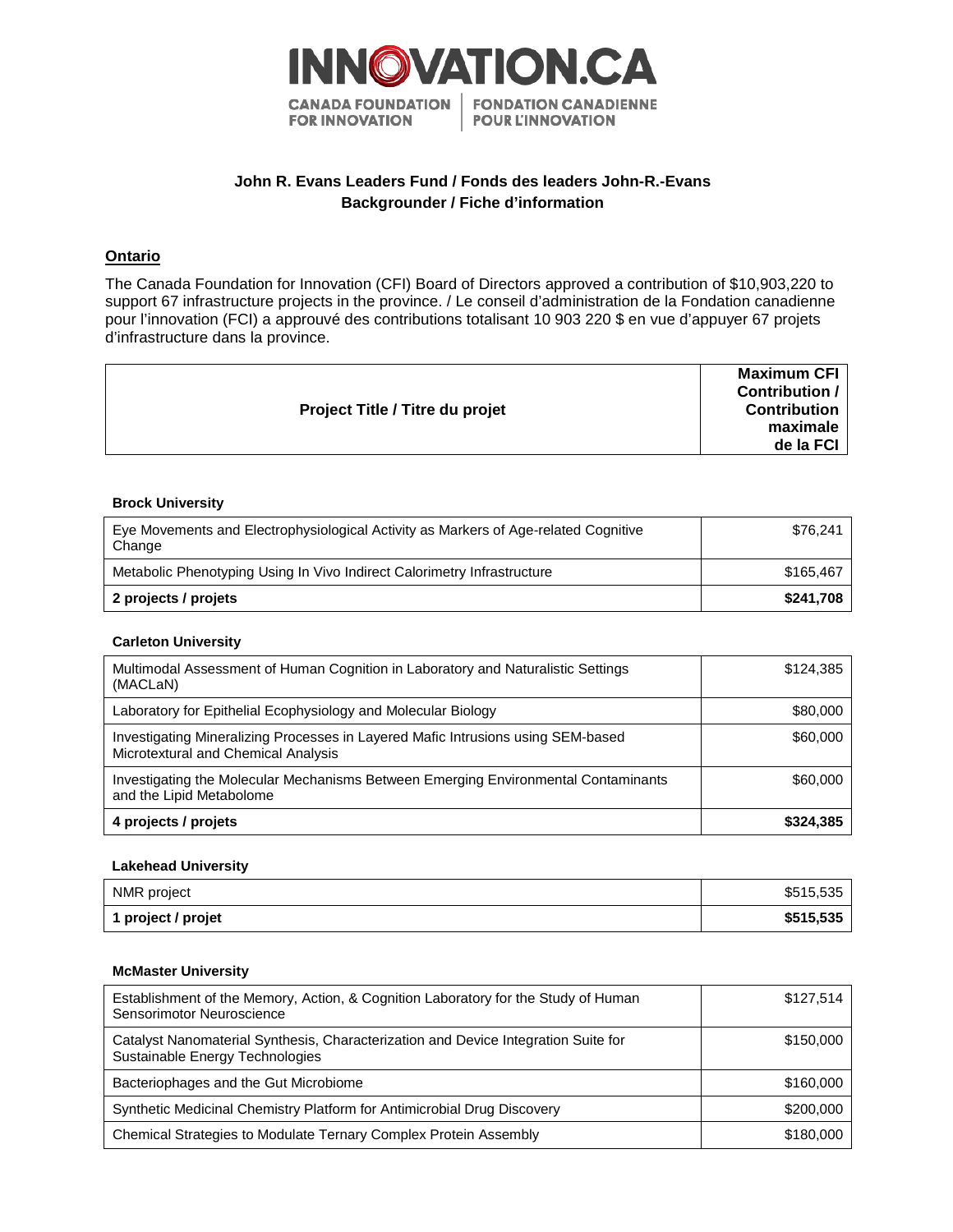

## …/ **McMaster University**

| <b>Platform for Smart Biomaterials</b>                                      | \$200,000   |
|-----------------------------------------------------------------------------|-------------|
| Investigating the Genetic and Biochemical Pathways that Regulate Hemostasis | \$400,000   |
| Human Energy Balance and Metabolic Phenotyping Laboratory                   | \$395,000   |
| <b>Fault Management Power Electronics Laboratory</b>                        | \$80,000    |
| 9 projects / projets                                                        | \$1,892,514 |

#### **Queen's University**

| Using Systems Biology to Investigate Leukemic and Normal Stem Cells                                        | \$162,500   |
|------------------------------------------------------------------------------------------------------------|-------------|
| Predictive Immune Monitoring Approaches for Precision Cancer Chemo-Immunotherapy                           | \$150,000   |
| Nanophotonic Neuromorphic Computing                                                                        | \$132,500   |
| Astroparticle Theory Laboratory                                                                            | \$49,970    |
| Driving Innovation: Establishing a Mobile Inclusive Music Theatre Makerspace                               | \$40,800    |
| Development of a Scintillating Bubble Chamber                                                              | \$189,951   |
| Selective Laser Melting of Reactive/Sensitive Metals for Aerospace, Automotive and Medical<br>Applications | \$125,000   |
| Unpacking the Transition from Suicide Ideation to Attempts in Adolescents                                  | \$100,000   |
| Dark Stars and New Physics from Neutrinos                                                                  | \$50,000    |
| 9 projects / projets                                                                                       | \$1,000,721 |

### **Trent University**

| Maritime Archaeology Research Laboratory Infrastructure | \$158.414 |
|---------------------------------------------------------|-----------|
| Agricultural Soil Health Laboratory                     | \$163,779 |
| 2 projects / projets                                    | \$322,193 |

#### **University of Guelph**

| Laboratory for the Study of Neuronal Development and Plasticity in Health and Disease                     | \$72,245  |
|-----------------------------------------------------------------------------------------------------------|-----------|
| TI-STAR: A Tracking Detector for Experiments with Exotic Nuclei at TRIUMF                                 | \$186,000 |
| Infrastructure for a Neuroscience Laboratory Studying Co-occurring Addiction and Mental<br><b>Illness</b> | \$97,087  |
| New Genomic Technologies to Tackle Fungal Pathogens                                                       | \$71,819  |
| 4 projects / projets                                                                                      | \$427,151 |

### **University of Ottawa / Université d'Ottawa**

| Legal Text Mining                                                                       | \$74.901  |
|-----------------------------------------------------------------------------------------|-----------|
| Single-cell Characterization of Drug Response in Human Cancer Stem Cell Populations     | \$208,675 |
| Deciphering Metabolic Plasticity and Remodelling in the Normal and Diseased Heart       | \$101,368 |
| Elucidating the Role of Effector Proteins in Promoting Arbuscular Mycorrhizal Symbiosis | \$157.653 |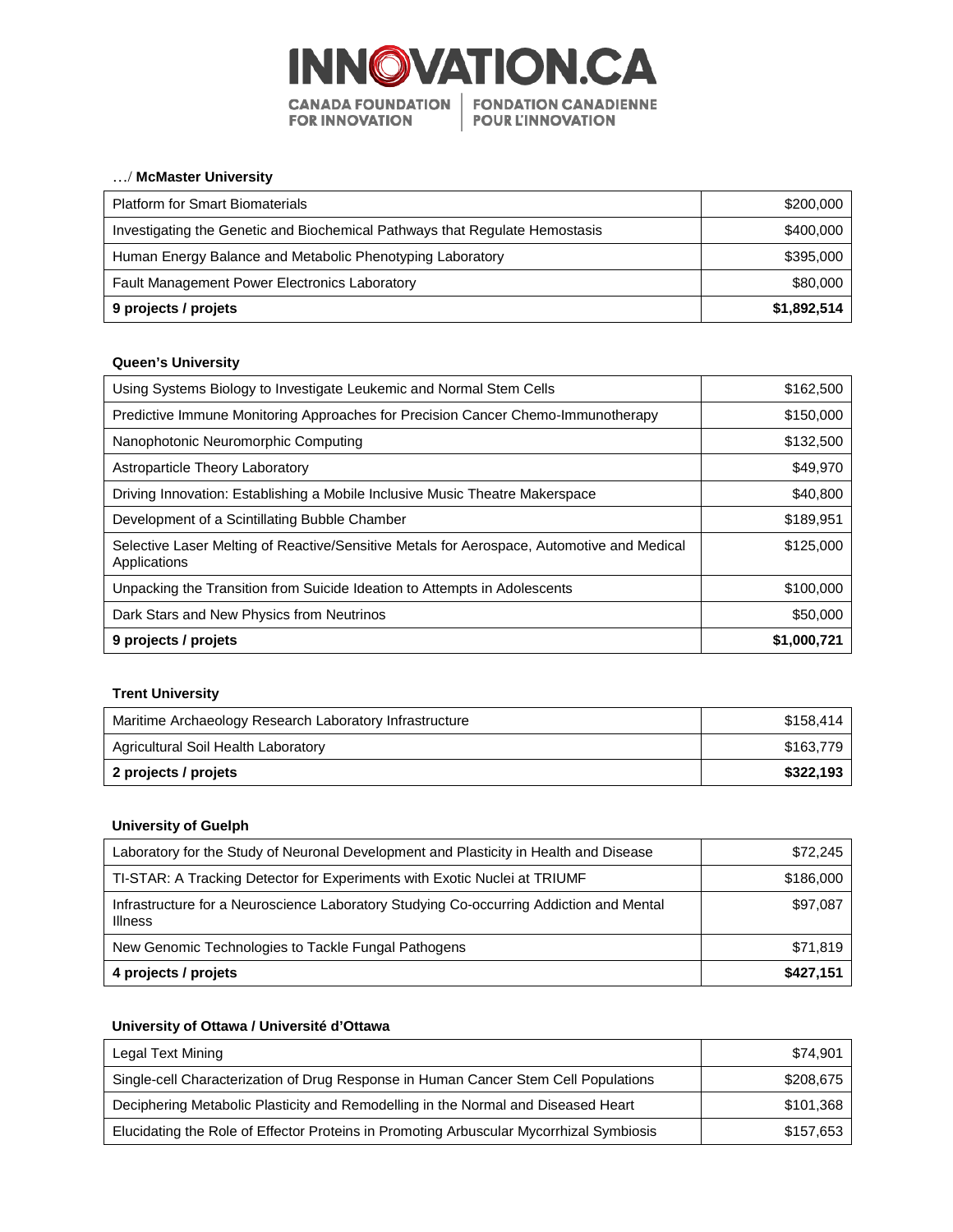

## …/ **University of Ottawa / Université d'Ottawa**

| Visualizing Epigenomics in Real Time                         | \$231,091   |
|--------------------------------------------------------------|-------------|
| Elucidating Ion Channel Function for Improved Drug Discovery | \$147.873   |
| Mechanobiology-inspired Regenerative Medicine                | \$107.927   |
| 7 projects / projets                                         | \$1,029,488 |

#### **University of Toronto**

| The Role and Fate of Inorganics in the Industrial Processing of Woody Biomass                                          | \$160,000   |
|------------------------------------------------------------------------------------------------------------------------|-------------|
| Interdisciplinary Research Centre for Sexual and Gender Minority Health                                                | \$247,329   |
| Towards Personalizing Arthritis Medicine                                                                               | \$281,018   |
| Super-resolution Live-cell Imaging System for Membrane Contact Site Dynamics                                           | \$442,349   |
| Centre for the Study of Brain, Performance, & Music Creation (Centre BPMC)                                             | \$400,000   |
| Mitigating Endocrine Metabolic Disease Risk after Spinal Cord Injury                                                   | \$173,894   |
| Decoding the Heterogeneity of Reactive Astrocytes                                                                      | \$150,000   |
| Genomic Portal for Polygenic Molecular Maps of the Brain                                                               | \$178,076   |
| Infrastructure to Elucidate the Roles of Mitochondria in Germline and Stem Cell Biology                                | \$250,000   |
| Sub-diffraction Limit Imaging of Matrix Degradation Machines                                                           | \$198,500   |
| Multiscale Mechanics and Additive Manufacturing of New Metallic Materials for Aerospace<br>and Biomedical Applications | \$250,000   |
| 11 projects / projets                                                                                                  | \$2,731,166 |

### **University of Waterloo**

| Infrastructure to Characterize Capillarity and Wetting for Under-liquid Systems | \$150,000 |
|---------------------------------------------------------------------------------|-----------|
| Spectroelectrochemical Analysis of Heterogeneous Electrocatalysts               | \$130,000 |
| Histological and Functional Photoacoustic Remote Sensing (HF-PARS) Microscopy   | \$91,830  |
| Nanocatalyst Characterization and Performance Studies Platform                  | \$130,000 |
| Triple Quadrupole Mass Spectrometer                                             | \$100,000 |
| 5 projects / projets                                                            | \$601,830 |

## **University of Western Ontario (The)**

| Impact Earth Laboratory                                                                                | \$200,000   |
|--------------------------------------------------------------------------------------------------------|-------------|
| G-Protein Coupled Receptor Signalling in Health and Disease                                            | \$200,000   |
| Neurocognitive Development of Sensory Processing in Autism                                             | \$200,000   |
| Lung Imaging to Transform Patient Outcomes                                                             | \$271.974   |
| Measurements of Clouds, Aerosols, Forest Fire Smoke, and Volcanic Ash from a Network of<br>Ceilometers | \$200,000   |
| 5 projects / projets                                                                                   | \$1,071,974 |